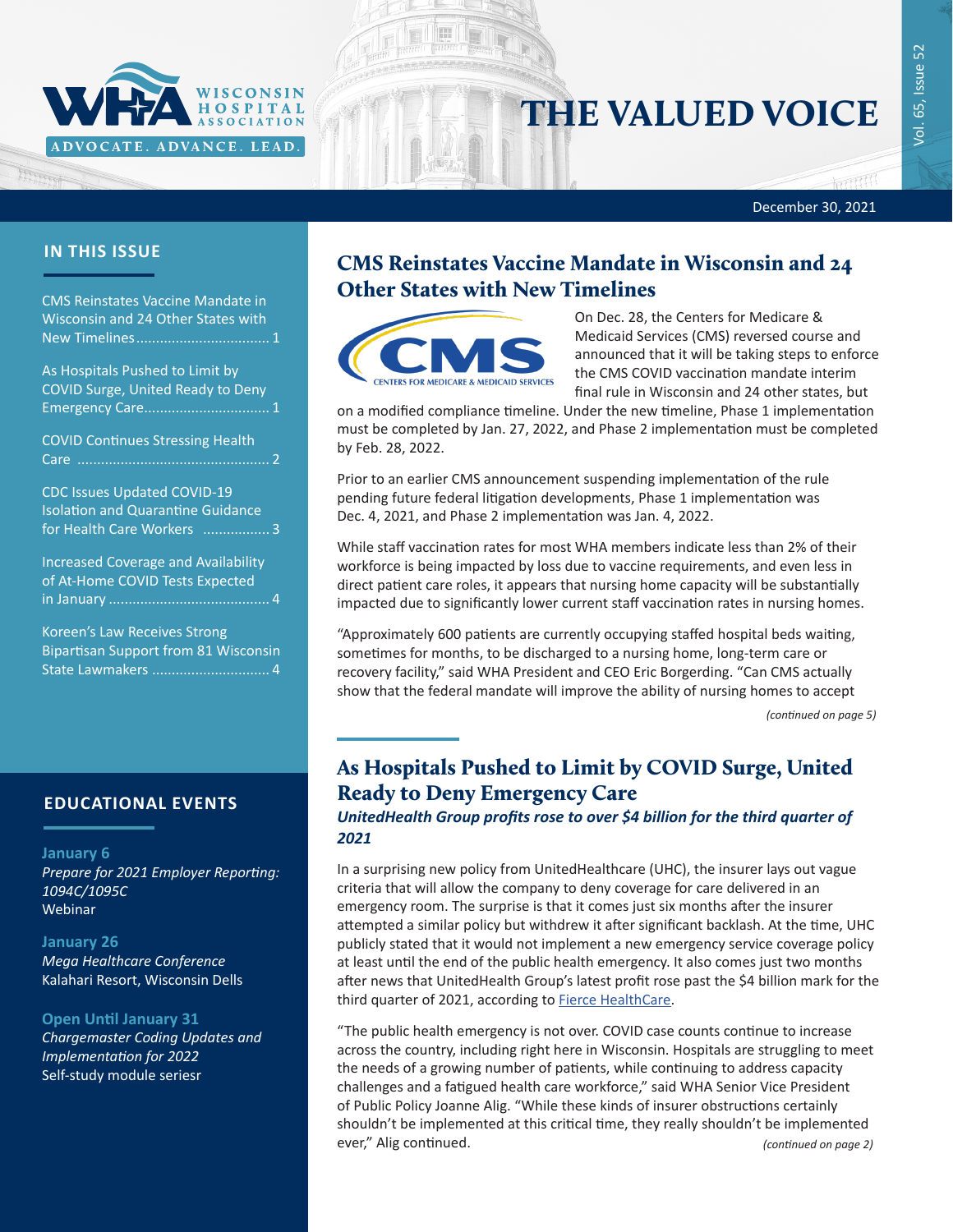## <span id="page-1-0"></span>*(As Hospitals Pushed to Limit by COVID Surge, United Ready to Deny Emergency Care . . . from page 1)*

At issue is whether an insurer should be able to determine after the fact that a patient should have sought care in an emergency room or somewhere else. Federal law and state law in Wisconsin require that insurers cover emergency services; and in doing so, they are required to apply what is known as a "prudent layperson standard," which is an important patient protection. The prudent layperson standard essentially says that if a reasonable person with an average knowledge of health and medicine thinks his or her health is in jeopardy based on his or her symptoms, then it is an emergency medical condition.

According to the American Hospital Association (AHA), the new criteria at first glance appear to be an improvement over the previous version, but come with a significant caveat that, in the end, would undercut any seeming improvements. Under UHC's new policy, the insurance company will continue to take into account the final diagnosis and "other pertinent information" in determining after the fact if the visit was an emergency. Providers are particularly concerned with the term "other pertinent information," which gives the company significant latitude to deny coverage after the fact. Like the previous version, the uncertainty will make patients reluctant to seek emergency care.

AHA also points out that the new policy will place an incredible administrative burden on the health care workforce. "The risk of excessive administrative burden is particularly high, as this policy allows UHC to manipulate its coverage criteria through the vague criterion of 'other pertinent information'," the association states. "Failure to clearly establish coverage criteria leaves both patients and providers in the dark, and such ambiguous terms will almost certainly result in providers being asked to send to UHC voluminous amounts of paperwork to satisfy whatever information it requests to in order to approve coverage."

While the policy is expected to go into effect Jan. 1 in all states, AHA in a letter urged UHC to reconsider its misguided coverage criteria.

## COVID Continues Stressing Health Care *By Eric Borgerding, WHA President and CEO*

#### Falling COVID cases this summer suggested the pandemic was behind us. That relief was shortlived. This fall's Delta-fueled spike—the state's third COVID surge—continues to escalate as of this writing while vaccination rates are slow to improve. This combination is causing more serious illness and longer hospital stays, straining hospital capacity. As life and commerce outside hospitals returns to normal, inside hospitals it's been over a year of a continuous state of surge, requiring more resources and stressing capacity.



For months, hospitals have been dealing with the effects of delayed non-COVID care caused by the federal suspension of non-emergent care in 2020 or COVID "crowding out" capacity for other care or patients remaining hesitant to seek care during the pandemic. That delayed care is resulting in very high volumes and typically sicker, more resource-intensive patients today.

The CDC estimates that by June 30, 2020, approximately 41% of adults had put off needed health care because of the pandemic. This has been the trend through 2021. Hospitals have learned to "coexist with COVID," which, among other things, means avoiding postponement of other types of care while also treating surging COVID patients. However, managing both translates into capacity and workforce-stressing volumes, which are reaching their limits in the most recent surge.

At the same time, capacity needed to serve such high demand is severely constrained by seemingly unrelated problems in Wisconsin nursing homes. For months, hundreds of staffed hospital beds, desperately needed for inpatient care, have been occupied by patients who no longer need hospital care. This is because nursing homes, for various reasons, cannot or will not accept their dischargeable hospitalized residents or other patients needing nursing home care. The nursing home bottleneck is impacting the ability of hospitals to care for other patients.

As in other industries, the extremely tight labor market is causing skyrocketing labor costs and rapid wage inflation in health care. This is partly driven by growing reliance on temporary nurse staffing agencies, which are charging double or more their typical price, as nationally, everyone is competing for the same finite pool of these traveling staff. While labor comprises 60% of hospital operating costs, hospitals cannot limit their hours or scale back production in response to worker shortages or wage inflation. They must be there 24 hours a day, every day. *(continued on page 3)*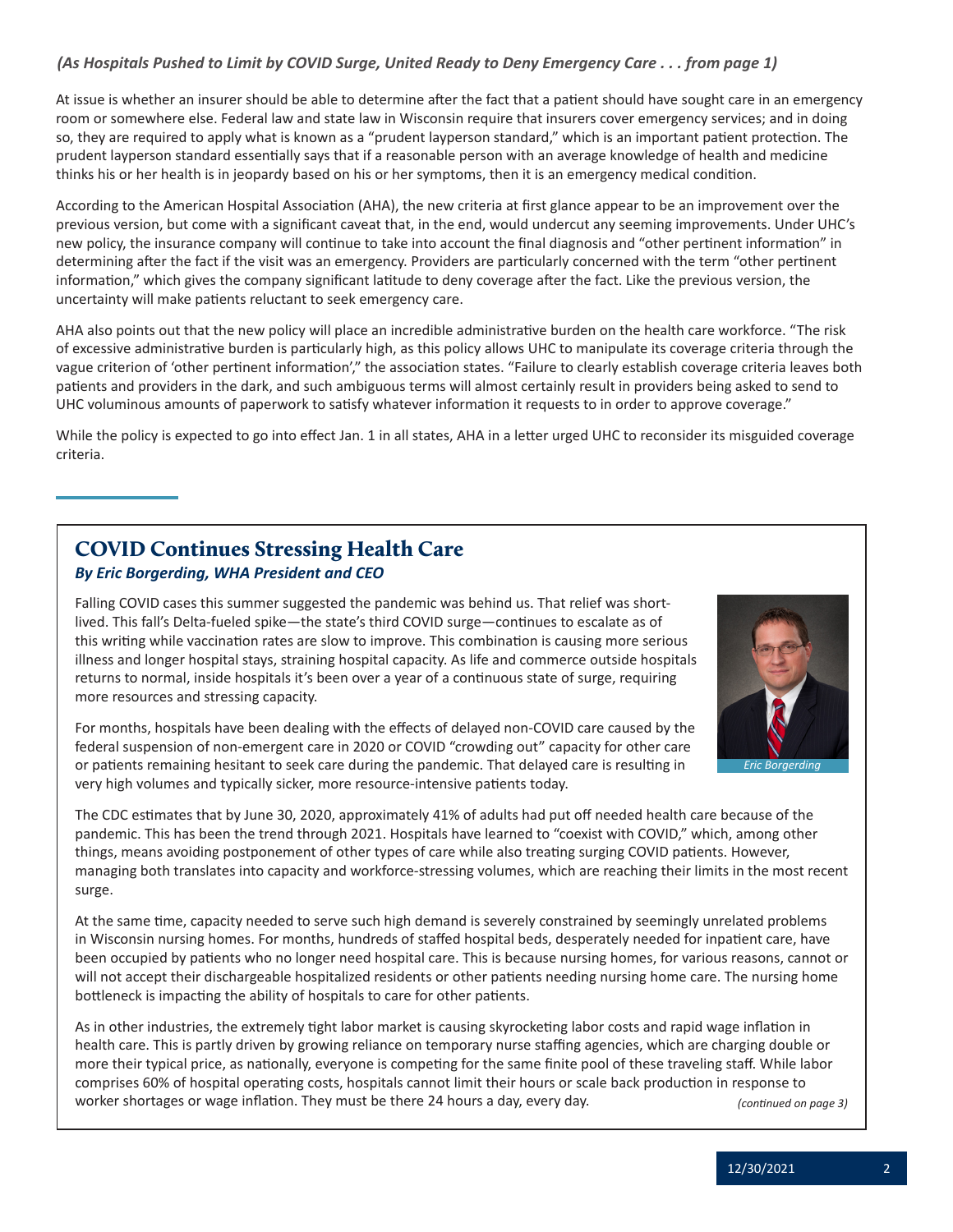<span id="page-2-0"></span>*(COVID Continues Stressing Heath Care . . . continued from page 2)*

Operating and total margins were down for most Wisconsin hospitals in FY 2020, with many booking negative margins. Overall, Wisconsin's hospitals recorded a 1.6% patient care margin in FY 2020, a 70% reduction from 2019. Put simply, COVID has resulted in greater costs for all hospitals and falling margins for many.

Through it all, Wisconsin's hospitals and health systems have demonstrated an even greater commitment to their communities. This includes taking on and resourcing more and more basic government and public health tasks—from virus testing and vaccine administration to serving as de-facto nursing homes and even providing care for 13,000 Afghan evacuees arriving with very little notice at Fort McCoy. All while continuing to treat disease, heal and save accident victims, and best of all, deliver babies.

Those who enter the health care field often describe their motivation to do so as a "calling." That calling is being tested like never before. May 2022 bring some relief to those we count on and do so much to keep us healthy.

*This column appears in the January 2022 issue of* Wisconsin Banker.

# CDC Issues Updated COVID-19 Isolation and Quarantine Guidance for Health Care **Workers**

## *New guidance says health care workers with COVID-19 who are asymptomatic can return to work after 7 days with a negative test*

The Centers for Disease Control and Prevention (CDC) is releasing updated guidance for isolation and quarantine for health care [workers](https://www.cdc.gov/coronavirus/2019-ncov/hcp/guidance-risk-assesment-hcp.html), decreasing their isolation time after infection with COVID-19. Additionally, CDC is releasing an update to [guidance for](https://www.cdc.gov/coronavirus/2019-ncov/hcp/mitigating-staff-shortages.html)  [contingency and crisis management in the setting of significant health care worker shortages](https://www.cdc.gov/coronavirus/2019-ncov/hcp/mitigating-staff-shortages.html).

"As the health care community prepares for an anticipated surge in patients due to omicron, CDC is updating our recommendations to reflect what we know about infection and exposure in the context of vaccination and booster doses," CDC Director Rochelle Walensky, MD, said in a statement. "Our goal is to keep health care personnel and patients safe, and to address and prevent undue burden on our health care facilities. Our priority, remains prevention—and I strongly encourage all health care personnel to get vaccinated and boosted."

Specifically, CDC's updated guidance says that:

- Health care workers with COVID-19 who are asymptomatic can return to work after seven days with a negative test, and that isolation time can be cut further if there are staffing shortages.
- Health care workers who have received all recommended COVID-19 vaccine doses, including a booster, do not need to quarantine at home following high-risk exposures.

These guidelines apply only to the health care workforce and may be revised to continue to protect both health care workers and patients as additional information on the omicron variant becomes available to inform recommended actions, CDC says. Additional information will be published as guidance on CDC's website soon and shared with health care organizations and provider groups.

CDC says it continues to evaluate isolation and quarantine recommendations for the broader population as it learns about the omicron variant and will update the public as appropriate.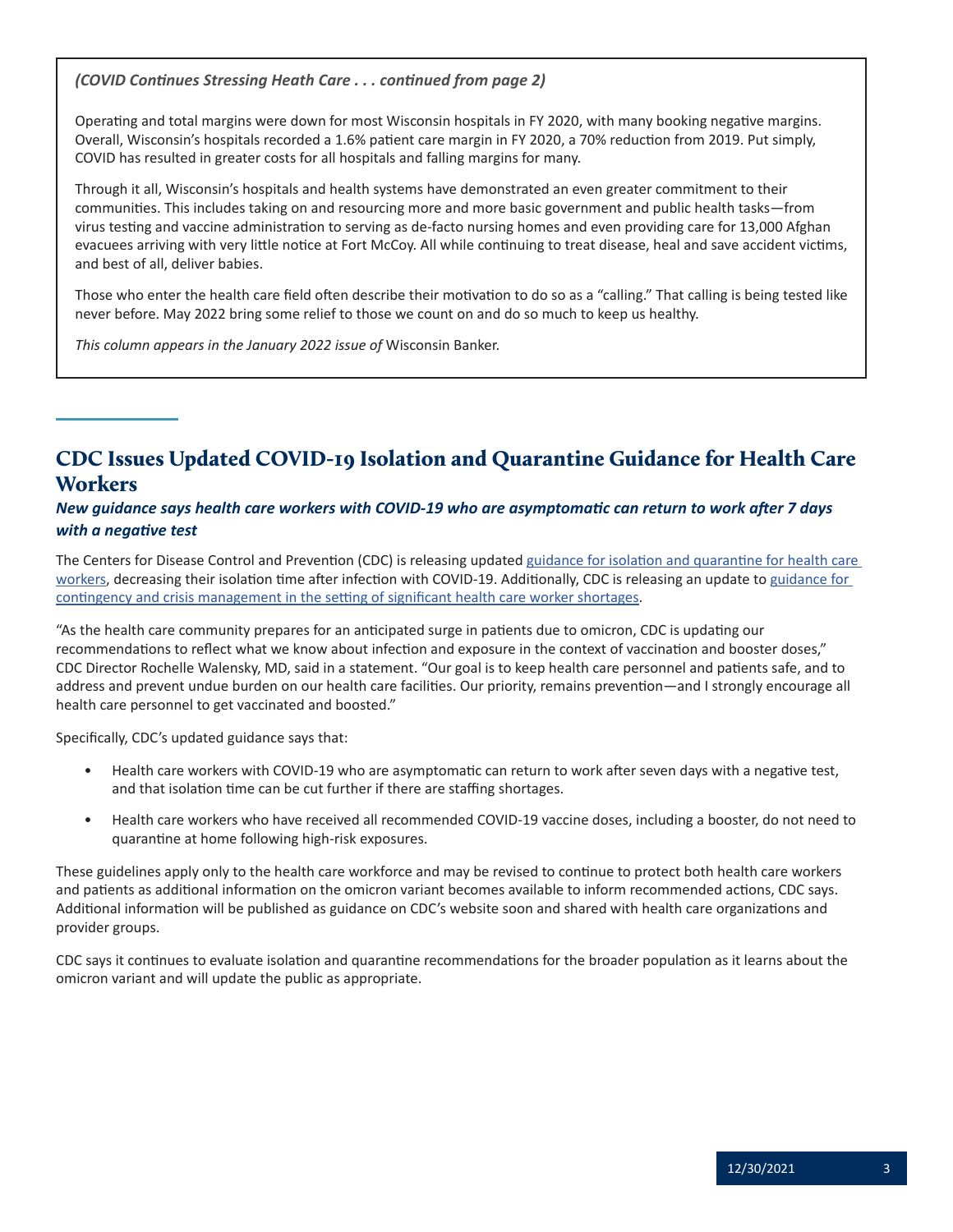# <span id="page-3-0"></span>Increased Coverage and Availability of At-Home COVID Tests Expected in January

The Biden Administration recently announced new resources for at-home, rapid COVID testing. Such tests can help reduce the demand for testing from hospitals and health systems and alleviate the burden on the health care workforce, which in Wisconsin has been stressed even further during the latest COVID surge.

The U.S. Departments of Health and Human Services, Treasury and Labor are tasked with issuing guidance that would require insurers to reimburse their members for purchasing over-the-counter COVID tests. In February 2021, the Biden administration issued guidance clarifying that insurers generally must cover, with no cost sharing, COVID-19 diagnostic tests regardless of whether the patient is experiencing symptoms or has been exposed to COVID-19, when a licensed or authorized health care provider administers or has referred a patient for such a test. Insurers are also prohibited from requiring prior authorization or other medical management for COVID-19 diagnostic testing. The new guidance regarding over-the-counter tests is expected by Jan. 15 and will apply through the end of the public health emergency.

In addition, the Biden administration is planning to purchase 500 million at-home, rapid COVID tests and distribute them directly to individuals. Individuals who would like a test will be able to register on a website to have the test mailed to them at no charge. The website and initial delivery of tests are expected to be available in January 2022.

The Biden administration is also planning to expand federally supported free testing sites across the country and distribute additional at-home tests to community sites, such as health centers and rural clinics. WHA staff will share more details about the availability of at-home tests when additional guidance is issued.

# Koreen's Law Receives Strong Bipartisan Support from 81 Wisconsin State Lawmakers

# **PATIENTS FIRST** WISCONSIN

Patients First Wisconsin, a coalition of state and national patient and provider organizations including WHA, applauds the introduction of Koreen's Law with an impressive 81 legislative co-sponsors, including 20 members of the Senate and 61 members of the Assembly. Koreen's Law, introduced as Assembly Bill 718 and Senate Bill 753, prohibits the practice of insurer-mandated white bagging and prevents

patients from being left behind with no choice but to pay for care from their own provider completely out-of-pocket.

"While our story was unfortunate, I'm glad that so many Wisconsin lawmakers have acted to prevent another family from going through this," said Koreen Holmes, an Eau Claire mom with triple-negative breast cancer. "To those lawmakers that signed onto this bill: Your actions will make a difference in the lives of people like me."

The bill's 81 sponsors span the political spectrum, representing urban and rural legislative districts and includes the most conservative of Republicans and the most liberal of Democrats.

"Koreen's Law is receiving such strong support from Republican and Democratic lawmakers because protecting high-quality, accessible care for some of our sickest patients is not a partisan issue," said WHA President and CEO Eric Borgerding. "Legislative sponsors of this bill have demonstrated true leadership on an issue that will protect patient care."

But action cannot wait, as a growing number of insurance companies are attempting to mandate white bagging. While this bill was circulated, another health insurance company announced it will unilaterally mandate white bagging at the start of 2022. No negotiation. No patient choice.

"Swift action on Koreen's Law is necessary before more patients are impacted by policies that bypass health system pharmacists' safety checks and care planning processes," said Pharmacy Society of Wisconsin Executive Vice President Sarah Sorum. "White bagging heightens the possibility of drug spoilage and wastage, and delays time-sensitive treatment."

Hospital and physician offices across the state have patients impacted by white bagging. Here are just a few examples of what provider and patient groups have to say about white bagging and Koreen's Law:

- "White bagging creates significant patient safety issues and causes significant delays in providing patients with their medications," said Dr. Dan Malone, President of the Wisconsin Rheumatology Association, which is a member of the Coalition of State Rheumatology Organizations (CSRO). "These problems are especially risky for patients with chronic autoimmune disorders."
- "White bagging is a confusing and disruptive process for patients. It puts an insurance company between providers and their patients," said Rob Gundermann of the Coalition of Wisconsin Aging Groups. "One of CWAG's primary missions is

*(continued on page 5)*